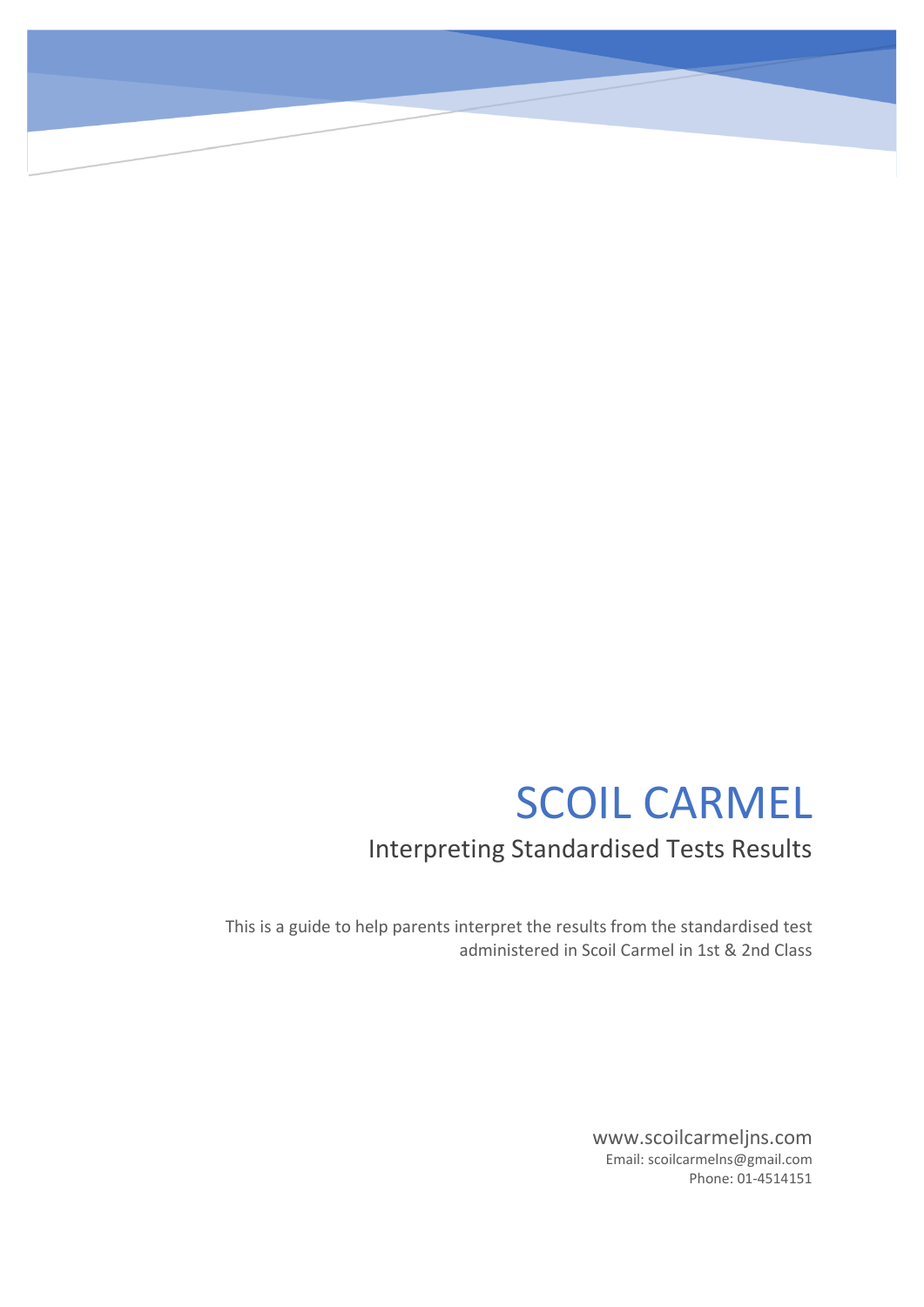### **Drumcondra Standardised Test 1st Class – English & Maths**

- The standardised tests that we use at this level are designed to be used as screening tests i.e. the primary purpose of these tests is to identify pupils who may be at risk of difficulties, so that further assessment can be carried out and their needs addressed
- As such, they focus on the key concepts and skills at this level
- They are not intended to capture the full range of mathematical or literacy achievement of any child
- Instead of STen scores, 1<sup>st</sup> Class English and Maths standardised test results are now provided using 3 descriptors:

#### **Interpreting The Results**

| <b>Descriptor</b>            | <b>General Explanation Of Descriptor</b>                                                                                                                                                                                               |
|------------------------------|----------------------------------------------------------------------------------------------------------------------------------------------------------------------------------------------------------------------------------------|
|                              |                                                                                                                                                                                                                                        |
| <b>Criterion Reached</b>     | This indicates that your child has accessed successfully most<br>aspects of this year's maths or reading programme                                                                                                                     |
| <b>Approaching Criterion</b> | This indicates that your child has successfully achieved in<br>some aspects of the reading or maths programmes covered<br>during the year                                                                                              |
| <b>Criterion Not Reached</b> | This indicates that your child encountered difficulties in<br>reaching some of the learning targets in reading and maths<br>for the year. He/she will receive some additional assistance<br>in these areas over the coming school year |

## **Drumcondra Standardised Test 2nd Class – English & Maths**

The standardised tests that we use at this level are standardised tests in English reading and maths and are used to help measure your child's achievement compared to other children in all schools at the same class or age level.

#### **Interpreting The Results**

| <b>STen Score</b> | <b>What Does the STen Mean?</b> | <b>Proportion Of Children With This Score</b> |
|-------------------|---------------------------------|-----------------------------------------------|
| $8 - 10$          | Well above average              | $1/6$ or almost 17%                           |
| 7                 | High average                    | $1/6$ or almost 17%                           |
| $5 - 6$           | Average                         | $1/3$ or almost 34%                           |
| 4                 | Low average                     | $1/6$ or almost 17%                           |
| $1 - 3$           | Well below average              | $1/6$ or almost 17%                           |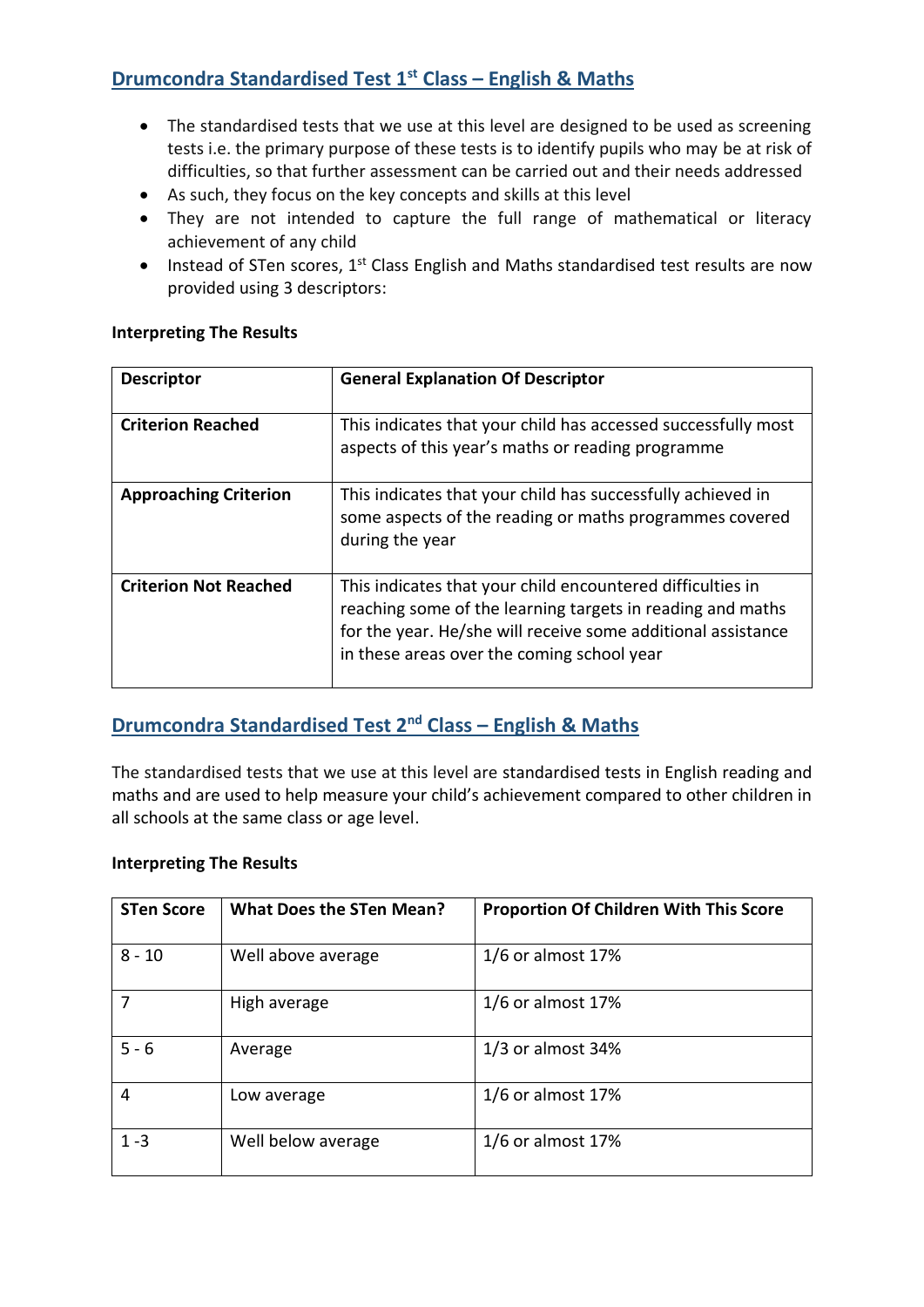- The teacher uses **STen scores** to tell you how your child did in the tests and they go from 1 to 10
- The table above describes what the different STen scores tell you about your child's achievement in the tests
- If your child's STen score is between 5 and 6 for example, you will know that his/her performance on the test is average
- The table shows that about one in every three children in Ireland have STen scores in this range
- You can also see that some children have STen scores above and below the average
- Scores for children with English as an additional language may not always reflect progress being made in class
- Similar care is needed when interpreting scores for children with special educational needs

#### **If my child's score is low, what does this tell me?**

- A STen score of 1, 2 or 3 suggests that your child may have difficulties in one of the areas tested
- Other assessments may be used to determine if this is the case. Information about your child's learning and development at home e.g. homework, may also be helpful to the teacher
- Teachers at your child's school may decide that your child would benefit from extra support. If so, your child's teacher will talk to you about this

#### **If my child's score is high, what does this tell me?**

- A STen score of 8, 9 or 10 may suggest that your child is a high achiever in the area tested
- As with low scores, one high score is not enough to confirm this
- Your child's teacher will use information from other classroom assessments to understand more clearly how well your child is doing in maths, English reading or Irish reading
- The teacher may talk to you about extra learning opportunities that you and the school can provide for your child

#### **It is important to remember**:

- That standardised tests such as these form only one part of the 'jigsaw of information' about your child's overall progress
- Results should always be framed in a broader context
- The school gleans much important information from a variety of valuable sources e.g. routine observation, class and individual tasks, class participation, various assignments and homework, teacher-designed tasks and tests and other tests, reports and feedback
- All of this information helps us to plan and work around optimising your child's learning. In the usual way, your child's teacher will be in touch should a need for further monitoring or support be identified